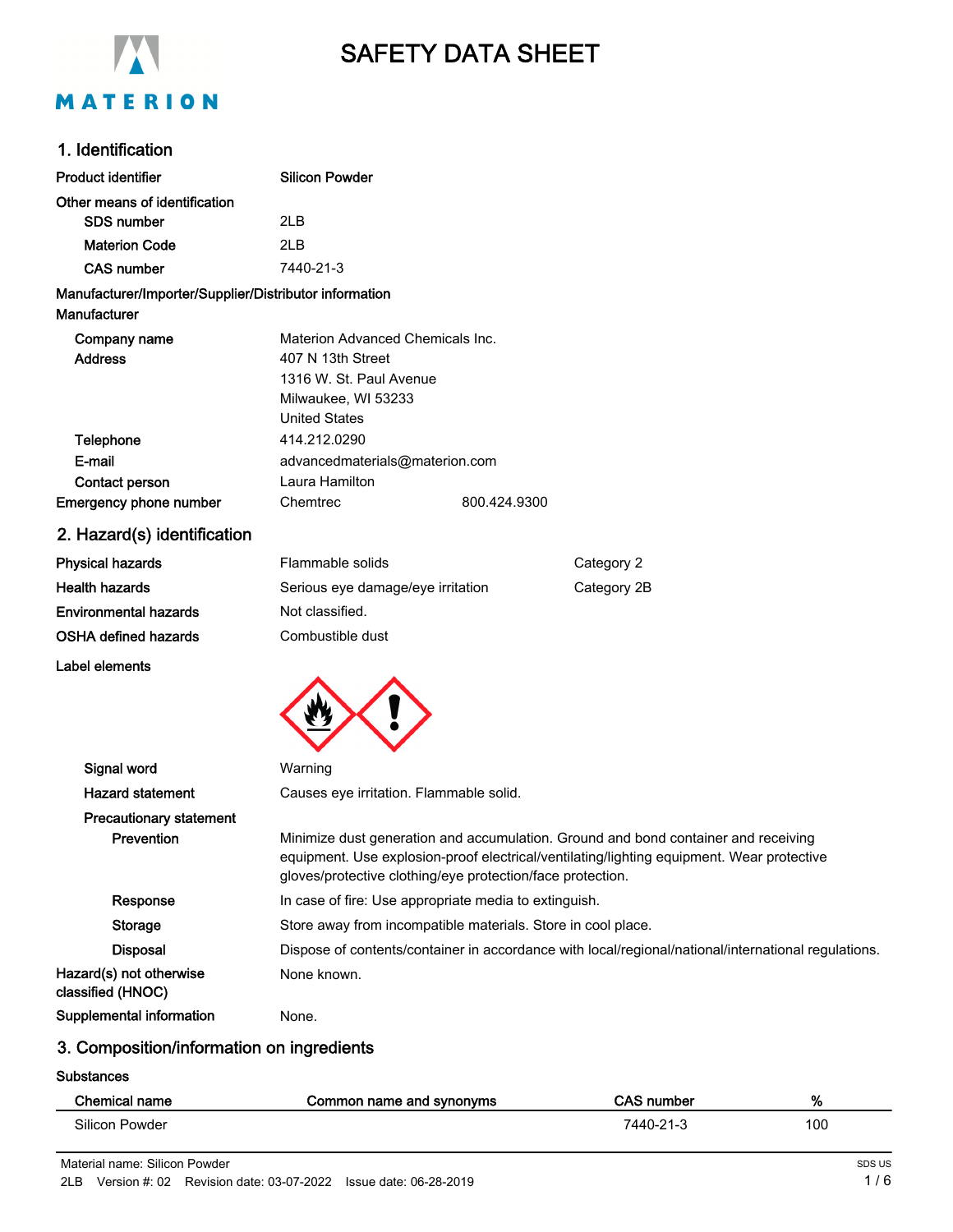# 4. First-aid measures

| 4. First-ald measures                                                     |                                                                                                                                                                           |
|---------------------------------------------------------------------------|---------------------------------------------------------------------------------------------------------------------------------------------------------------------------|
| Inhalation                                                                | Move into fresh air and keep at rest. If breathing stops, provide artificial respiration. Consult a<br>physician for specific advice.                                     |
| <b>Skin contact</b>                                                       | Wash skin thoroughly with soap and water. If skin irritation occurs: Get medical advice/attention.                                                                        |
| Eye contact                                                               | Flush thoroughly with water for at least 15 minutes. Get medical assistance.                                                                                              |
| Ingestion                                                                 | Do not induce vomiting. Never give anything by mouth to an unconscious person. Rinse mouth<br>thoroughly. Seek medical advice.                                            |
| Most important<br>symptoms/effects, acute and<br>delayed                  | Not available.                                                                                                                                                            |
| General information                                                       | If you feel unwell, seek medical advice (show the label where possible).                                                                                                  |
| 5. Fire-fighting measures                                                 |                                                                                                                                                                           |
| Suitable extinguishing media                                              | Dry sand. Alcohol resistant foam. Dry chemicals. Carbon dioxide or dry powder.                                                                                            |
| Unsuitable extinguishing media                                            | Not available.                                                                                                                                                            |
| Specific hazards arising from<br>the chemical                             | Not applicable.                                                                                                                                                           |
| Special protective equipment<br>and precautions for firefighters          | Wear self-contained breathing apparatus and protective clothing.                                                                                                          |
| 6. Accidental release measures                                            |                                                                                                                                                                           |
| Personal precautions, protective<br>equipment and emergency<br>procedures | Avoid generation and spreading of dust. Avoid inhalation of dust and vapors. Ensure adequate<br>ventilation. Remove sources of ignition. Keep unnecessary personnel away. |
| Methods and materials for<br>containment and cleaning up                  | Pick up and arrange disposal without creating dust. Vacuum or sweep up material and place in a<br>disposal container. Avoid the generation of dusts during clean-up.      |
| <b>Environmental precautions</b>                                          | Avoid release to the environment.                                                                                                                                         |
| 7. Handling and storage                                                   |                                                                                                                                                                           |
| Precautions for safe handling                                             | Do not breathe dust/fume. All handling to take place in well-ventilated area. Do not smoke, use<br>open fire or other sources of ignition. Practice good housekeeping.    |
|                                                                           |                                                                                                                                                                           |

Conditions for safe storage, Not available. including any incompatibilities

## 8. Exposure controls/personal protection

#### Occupational exposure limits

#### US. OSHA Table Z-1 Limits for Air Contaminants (29 CFR 1910.1000)

| <b>Material</b>                             | <b>Type</b>                                                             | Value             | Form                 |
|---------------------------------------------|-------------------------------------------------------------------------|-------------------|----------------------|
| Silicon Powder (CAS                         | PEL                                                                     | $5 \text{ mg/m}$  | Respirable fraction. |
| 7440-21-3)                                  |                                                                         |                   |                      |
|                                             |                                                                         | $15 \text{ mg/m}$ | Total dust.          |
| US. NIOSH: Pocket Guide to Chemical Hazards |                                                                         |                   |                      |
| <b>Material</b>                             | Type                                                                    | Value             | Form                 |
| Silicon Powder (CAS                         | TWA                                                                     | $5 \text{ mg/m}$  | Respirable.          |
| 7440-21-3)                                  |                                                                         |                   |                      |
|                                             |                                                                         | $10 \text{ mg/m}$ | Total                |
| Biological limit values                     | No biological exposure limits noted for the ingredient(s).              |                   |                      |
| Appropriate engineering controls            | Not available.                                                          |                   |                      |
|                                             | Individual protection measures, such as personal protective equipment   |                   |                      |
| Eye/face protection                         | If contact is likely, safety glasses with side shields are recommended. |                   |                      |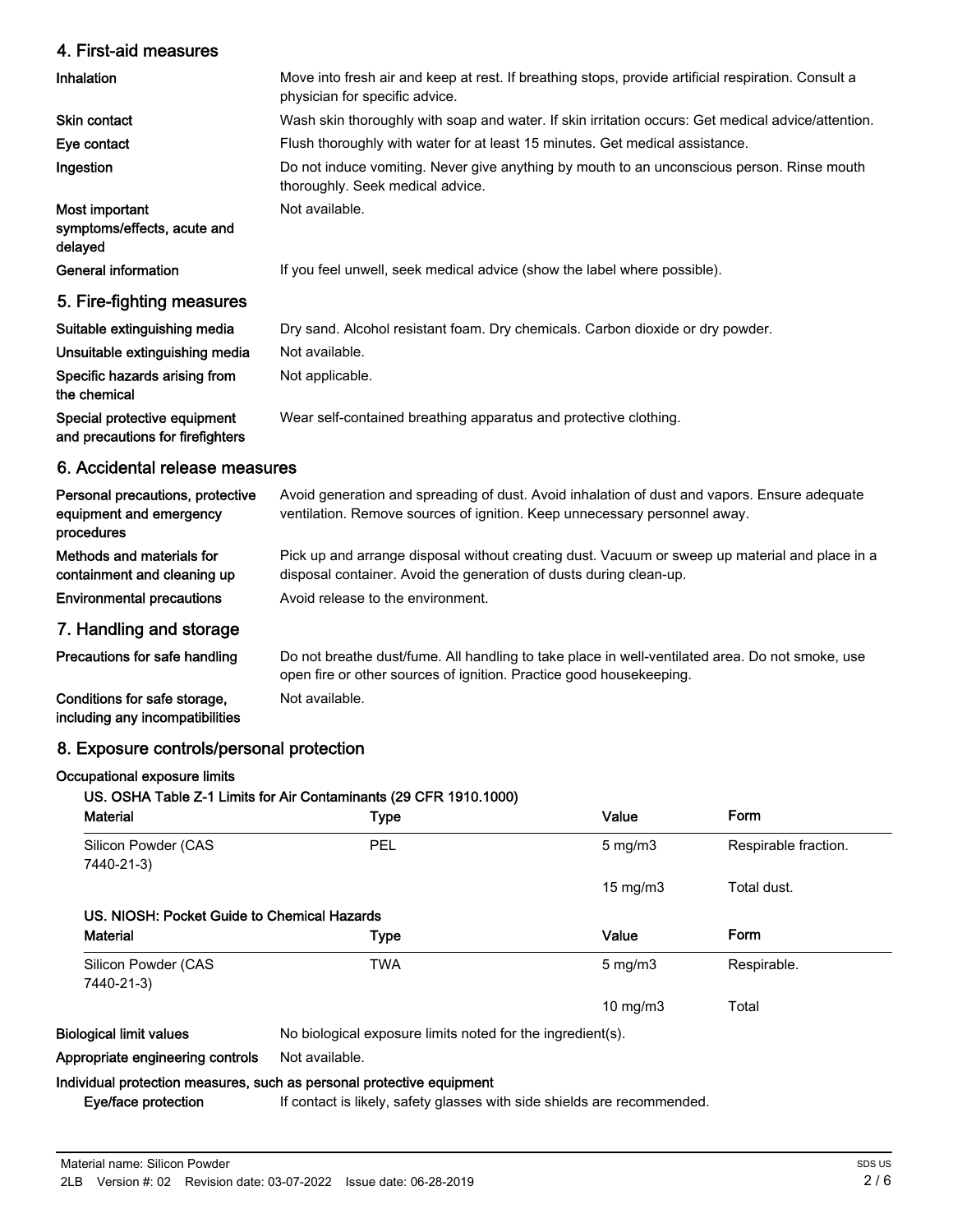| Skin protection               |                                                                                                                                     |
|-------------------------------|-------------------------------------------------------------------------------------------------------------------------------------|
| Hand protection               | Use protective gloves. Wash hands after handling.                                                                                   |
| Other                         | Protective overgarments or work clothing must be worn by persons who may become<br>contaminated with particulate during activities. |
| <b>Respiratory protection</b> | In case of insufficient ventilation wear suitable respiratory equipment.                                                            |
| <b>Thermal hazards</b>        | Not available.                                                                                                                      |

# 9. Physical and chemical properties

| Appearance                                        | Powder.                                     |
|---------------------------------------------------|---------------------------------------------|
| <b>Physical state</b>                             | Solid.                                      |
| Form                                              | Powder.                                     |
| Color                                             | Not available.                              |
| Odor                                              | Not available.                              |
| <b>Odor threshold</b>                             | Not available.                              |
| рH                                                | Not available.                              |
| Melting point/freezing point                      | 2570 °F (1410 °C)                           |
| Initial boiling point and boiling<br>range        | 4271 °F (2355 °C)                           |
| <b>Flash point</b>                                | Not available.                              |
| <b>Evaporation rate</b>                           | Not available.                              |
| Flammability (solid, gas)                         | Not available.                              |
| Upper/lower flammability or explosive limits      |                                             |
| <b>Flammability limit - lower</b><br>(%)          | Not available.                              |
| Flammability limit - upper<br>$(\%)$              | Not available.                              |
| Explosive limit - lower (%)                       | Not available.                              |
| Explosive limit - upper (%)                       | Not available.                              |
| Vapor pressure                                    | < 0.0000001 kPa (77 °F (25 °C))             |
| Vapor density                                     | Not available.                              |
| <b>Relative density</b>                           | Not available.                              |
| Solubility(ies)                                   |                                             |
| Solubility (water)                                | Insoluble                                   |
| <b>Partition coefficient</b><br>(n-octanol/water) | Not available.                              |
| Auto-ignition temperature                         | Not available.                              |
| <b>Decomposition temperature</b>                  | Not available.                              |
| <b>Viscosity</b>                                  | Not available                               |
| Other information                                 |                                             |
| <b>Density</b>                                    | 2.33 g/cm3 estimated at 25 °C               |
| Molecular formula                                 | Si                                          |
| Molecular weight                                  | 28.09 g/mol                                 |
| Specific gravity                                  | 2.33 at 25 °C                               |
| <b>Surface tension</b>                            | 720 mN/m (2732 °F (1500 °C))                |
| 10. Stability and reactivity                      |                                             |
| Reactivity                                        | Not available.                              |
| <b>Chemical stability</b>                         | Material is stable under normal conditions. |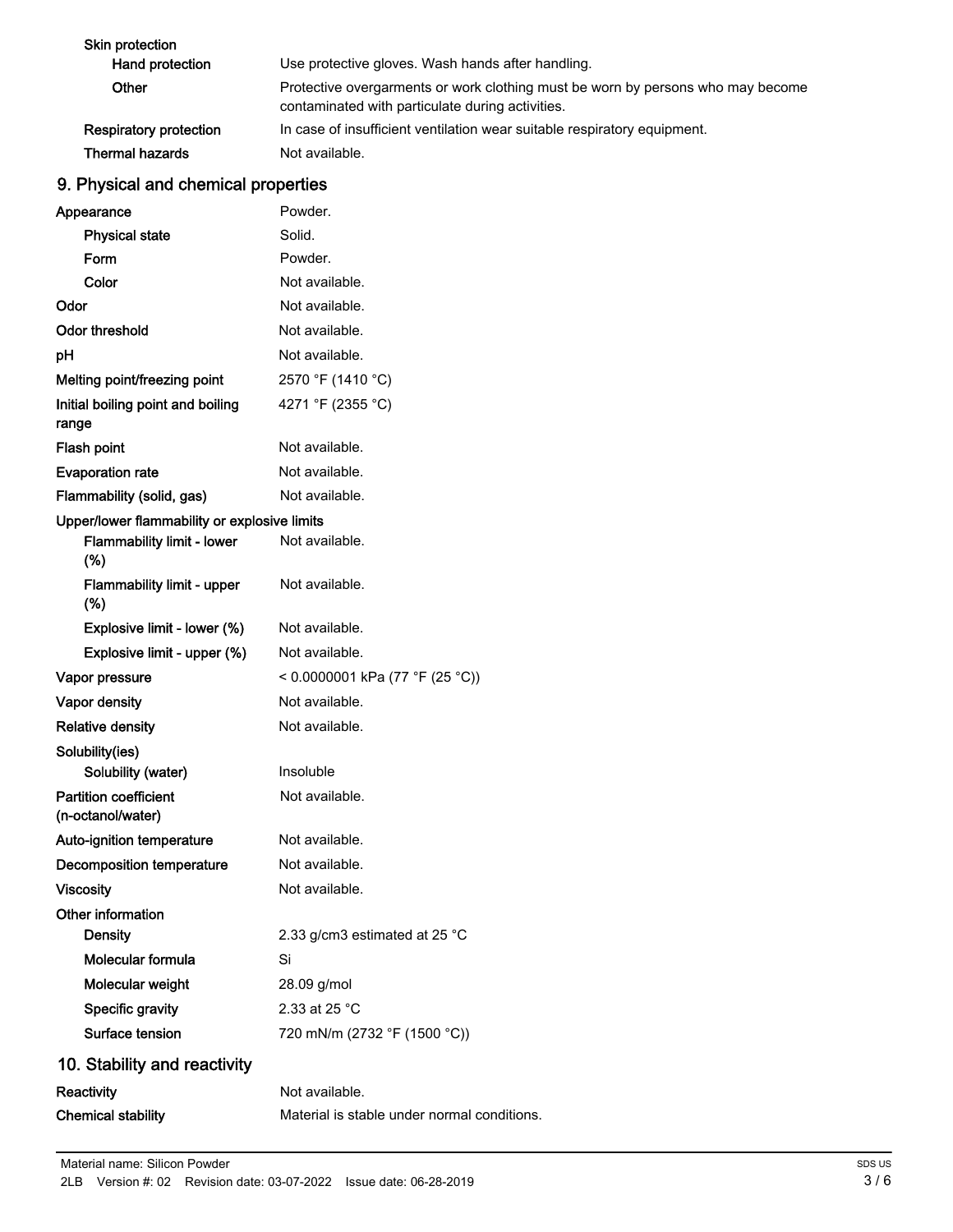| Possibility of hazardous<br>reactions                                              | Not available.                                                   |
|------------------------------------------------------------------------------------|------------------------------------------------------------------|
| Conditions to avoid                                                                | Heat, sparks, flames. Minimize dust generation and accumulation. |
| Incompatible materials                                                             | Strong oxidizing substances. Alkalis.                            |
| Hazardous decomposition<br>products                                                | Not available.                                                   |
| 11. Toxicological information                                                      |                                                                  |
| Information on likely routes of exposure                                           |                                                                  |
| Inhalation                                                                         | Not available.                                                   |
| <b>Skin contact</b>                                                                | Not available.                                                   |
| Eye contact                                                                        | Not available.                                                   |
| Ingestion                                                                          | Not available.                                                   |
| Symptoms related to the<br>physical, chemical and<br>toxicological characteristics | Not available.                                                   |
| Information on toxicological effects                                               |                                                                  |
| <b>Acute toxicity</b>                                                              | Causes skin and eye irritation.                                  |
| Skin corrosion/irritation                                                          | Not available.                                                   |
| Serious eye damage/eye<br>irritation                                               | Causes eye irritation. May cause severe irritation to eyes.      |
| Respiratory or skin sensitization                                                  |                                                                  |
| <b>Respiratory sensitization</b>                                                   | Not available.                                                   |
| Skin sensitization                                                                 | Not available.                                                   |
| Germ cell mutagenicity                                                             | Not available.                                                   |
| Carcinogenicity                                                                    |                                                                  |
| IARC Monographs. Overall Evaluation of Carcinogenicity                             |                                                                  |
| Not listed.                                                                        | OSHA Specifically Regulated Substances (29 CFR 1910.1001-1053)   |
| Not listed.                                                                        | US. National Toxicology Program (NTP) Report on Carcinogens      |
| Not listed.                                                                        | Not available.                                                   |
| <b>Reproductive toxicity</b>                                                       |                                                                  |
| Specific target organ toxicity -<br>single exposure                                | Not available.                                                   |
| Specific target organ toxicity -<br>repeated exposure                              | Not available.                                                   |
| Aspiration hazard                                                                  | Not available.                                                   |
| 12. Ecological information                                                         |                                                                  |
| Ecotoxicity                                                                        | No ecotoxicity data noted for the ingredient(s).                 |
| Persistence and degradability                                                      | Not available.                                                   |
| <b>Bioaccumulative potential</b>                                                   | Not available.                                                   |
| Mobility in soil                                                                   | Not available.                                                   |
| Other adverse effects                                                              | Not available.                                                   |
| 13. Disposal considerations                                                        |                                                                  |
| <b>Disposal instructions</b>                                                       | Dispose in accordance with all applicable regulations.           |
| <b>Local disposal regulations</b>                                                  | Dispose in accordance with all applicable regulations.           |
|                                                                                    |                                                                  |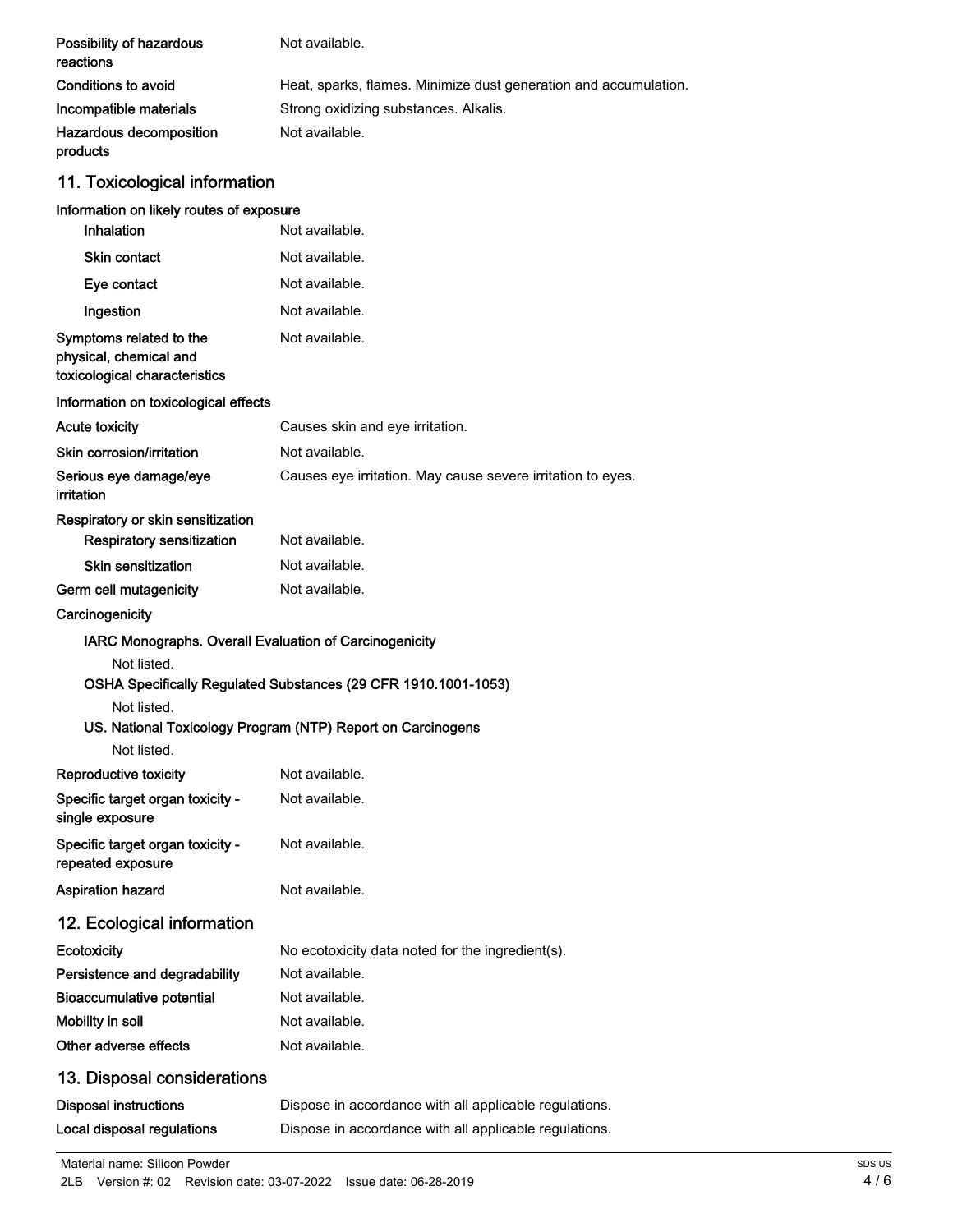| Waste from residues / unused<br>products | Not available.             |
|------------------------------------------|----------------------------|
| Contaminated packaging                   | Not available.             |
| 14. Transport information                |                            |
| DOT                                      |                            |
| UN number                                | UN1346                     |
| UN proper shipping name                  | Silicon powder, amorphous  |
| Transport hazard class(es)               |                            |
| <b>Class</b>                             | 4.1                        |
| Subsidiary risk                          |                            |
| Label(s)                                 | 4.1                        |
| Packing group                            | Ш                          |
| Special precautions for user             | Not available.             |
| <b>Special provisions</b>                | A1, IB8, IP3, T1, TP33     |
| Packaging exceptions                     | None                       |
| Packaging non bulk                       | 213                        |
| Packaging bulk                           | 240                        |
| IATA                                     |                            |
| UN number                                | UN1346                     |
| UN proper shipping name                  | Silicon powder, amorphous  |
| Transport hazard class(es)               |                            |
| <b>Class</b>                             | 4.1                        |
| Subsidiary risk                          |                            |
| Packing group                            | Ш                          |
| <b>Environmental hazards</b>             | No.                        |
| ERG Code                                 | 3L                         |
| Special precautions for user             | Not available.             |
| Other information                        |                            |
| Passenger and cargo                      | Allowed with restrictions. |
| aircraft                                 |                            |
| Cargo aircraft only                      | Allowed with restrictions. |
| IMDG                                     |                            |
| UN number                                | UN1346                     |
| UN proper shipping name                  | SILICON POWDER, AMORPHOUS  |
| Transport hazard class(es)               |                            |
| <b>Class</b>                             | 4.1                        |
| Subsidiary risk                          | L.                         |
| Packing group                            | III                        |
| <b>Environmental hazards</b>             |                            |
| Marine pollutant                         | No.                        |
| <b>EmS</b>                               | $F-A, S-G$                 |
| Special precautions for user             | Not available.             |

DOT